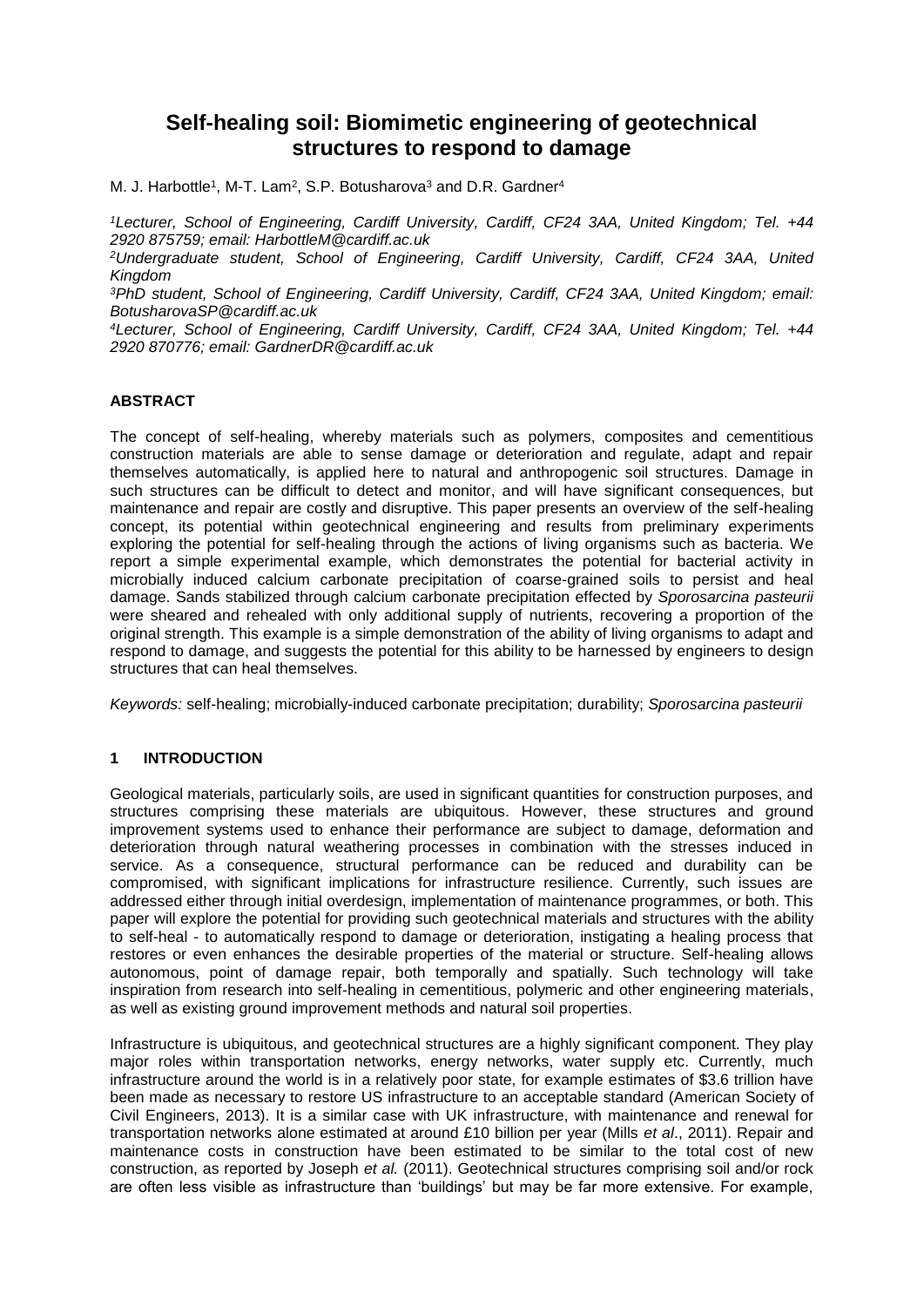significant numbers of structures such as cuttings and embankments are present in the transport network and require maintenance and it has been reported that remediation of slope instability on the UK's highway network alone costs around £20 million per annum (Arup, 2010). Maintenance is expensive and disruptive - consider the disruption if a section of motorway had to be partially or fully closed for repairs to underlying soil structures. Reduction in the need for maintenance, repair or replacement would have significant benefits through reduced disruption, reduced material use and waste generation, and improved safety and serviceability.

Ways to enhance the durability and resilience of geotechnical infrastructure are therefore welcome. In this paper, we explain the concept behind self-healing materials, with a particular focus on biological mechanisms. We then consider the implications of this for geotechnical infrastructure, including potential applications and mechanisms, and demonstrate the potential for this new class of geotechnical structure through a simple experimental example of biological self-healing.

### **2 SELF-HEALING MATERIALS**

### **2.1 General concepts**

The class of materials known as *smart materials* broadly describes those that encompass an ability to sense and detect properties of their environment or condition, and subsequently activate a process in response to such properties exceeding particular thresholds. Essentially, such materials are able to act independently of any human agency within the bounds of their design and capabilities. *Self-healing materials* are a sub-set of these - they are capable of detecting that damage has occurred, and responding automatically to heal this and prevent or limit further deterioration. Such abilities are typically considered to allow materials to recover structural, mechanical and even electrical properties. They are often compared to living systems, particularly healing of wounds in animals.

Certain existing materials naturally exhibit an automatic ability to heal damage. For example, oxidation products of certain metals and alloys (e.g. aluminium) form a coherent and tough surface layer – damage that exposes the underlying material to an oxidising atmosphere will naturally be healed through oxidation, limiting further deterioration. Such materials are labelled *autogenic*. Alternatively, materials that are deliberately engineered to exhibit self-healing behaviour are labelled *autonomic*.

With any self-healing material, there are a number of important parameters that must be considered. The healing mechanism must be sufficiently durable to be capable of operating throughout the desired lifetime of the material or component. The mechanism must be sensitive to damage or deterioration, but not to other factors such as in-service loading or natural environmental changes. It must also be capable of being triggered at the correct time, i.e. that healing occurs at the point of, or soon after, the damage event, and not at any other. It also must be able, for all properties of the material that are of concern, to restore an acceptable degree of performance. Finally, an ideal system would be able to respond to multiple, distributed and repeated events over time.

### **2.2 Healing mechanisms**

Autogenic and autonomic healing mechanisms have been explored in a range of materials (Table 1). The concept of autonomic cementitious and polymeric materials have been considered for some time, with particular focus on the use of repositories of chemical healing agents contained within the material (e.g. Dry, 1994; White *et al.*, 2001). White *et al.* (2001) embedded capsules containing a polymerising healing agent within an epoxy matrix, alongside deposits of a suitable catalyst. As cracks propagated through the matrix, they passed through these capsules, releasing the healing agent. Upon contact with the catalyst, the agent polymerised, healing the crack. This mechanism and variations thereof are commonly used to imbue materials with self-healing abilities.

There is currently considerable interest in self-healing materials generally, as evidenced by the increasingly large body of research and numbers of research groups involved around the world. Currently in the EU, there are several major funded research programmes in relevant areas, including the Marie Curie Training Network 'SHeMAT' and the EU-FP7 project 'HealCON'. The M4L project (Lark *et al.*, 2013) is focusing on self-healing in conglomerate materials (including concrete etc) at micro, meso and macro scales through physical, chemical and biological means.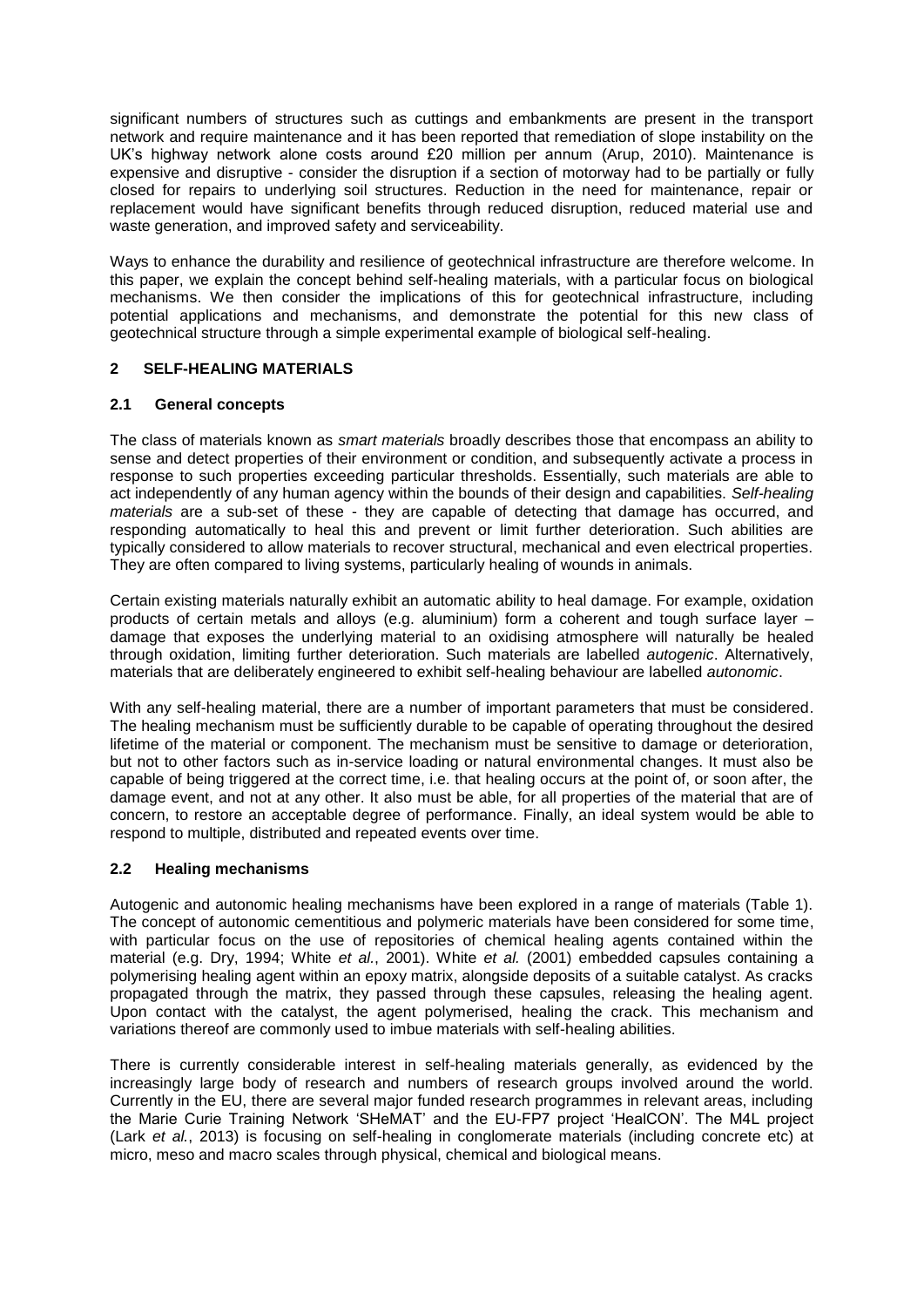*Table 1. Examples of self-healing mechanisms in various material classes.*

| rabic <i>i</i> : Examples of setting incentations in various material<br><b>Mechanism</b> | <b>Material</b>   | <b>Examples</b>            |
|-------------------------------------------------------------------------------------------|-------------------|----------------------------|
| Encapsulation of healing agents (e.g. cyanoacrylate glues)                                | Cementitious      | Dry (1994)                 |
| in microcapsules or supplied via embedded 'vascular'                                      | materials         | Joseph et al. (2010)       |
| systems. Fracture of these elements during crack                                          | Polymers          | White <i>et al.</i> (2001) |
| propagation releases and activates the healing agents.                                    | Ceramics          | Nakao and Abe (2012)       |
| Biological healing through calcium carbonate generation.                                  | Cementitious      | Jonkers et al. (2010)      |
| Cracks allow activation of bacterial cells or spores that                                 | materials         |                            |
| generate carbonate ions. May also include encapsulation                                   |                   |                            |
| (as above) of growth media and nutrients.                                                 |                   |                            |
| Material coatings may contain encapsulated healing agents                                 | Coatings and      | Hughes et al. (2010)       |
| to heal the coating itself, or may protect the underlying                                 | paints            |                            |
| material by releasing, for example, corrosion inhibitors.                                 |                   |                            |
| Autogenic healing of cementitious materials through                                       | Cementitious      | Kishi <i>et al.</i> (2007) |
| presence of unhydrated cement particles within the                                        | materials         |                            |
| monolith. Upon cracking, ingress of moisture will hydrate                                 |                   |                            |
| exposed unhydrated material and heal cracks.                                              |                   |                            |
| Shape memory polymers as reinforcement                                                    | Cementitious      | Isaacs $et$ al. (2013)     |
|                                                                                           | material          |                            |
| Inclusion of conducting materials that on heating (e.g. by                                | <b>Bituminous</b> | García et al. (2012)       |
| induction) melt the material, causing flow and removal of                                 | materials,        |                            |
| flaws.                                                                                    | asphalt           |                            |

## **2.3 Focus on biological self-healing mechanisms in cementitious materials**

Creation of inorganic minerals through bacterial action is a natural process recently harnessed for engineering purposes and has applications in geo-materials such as building stone and soils (de Muynck *et al.*, 2010; DeJong *et al.*, 2013) as well as cementitious materials. The most common process to date involves hydrolysis of urea, which generates carbonate ions and maintains pH at a suitable level for calcium carbonate mineralisation (at least in materials with lower natural pH than Portland cements). This or related mineralisation processes have particularly been applied to 'seal' cementitious surfaces, preventing ingress of deleterious substances that may cause corrosion or other deterioration (Bang *et al*., 2001), but also to 'heal' materials, restoring structural performance lost through damage (Jonkers *et al.*, 2010). The environment within these materials is not conducive to long-term survival of living organisms due to both the elevated pH and also the gradual reduction of pore space during hydration reactions, leading to crushing of both spores and cells. Jonkers *et al.* (2010) did provide evidence that spores mixed directly with the concrete were able to regenerate and mineralise calcite to a degree, although viability decreased rapidly over time. Therefore, much effort has gone into exploring ways in which bacterial cells or spores can be protected such that they remain viable. This has included encapsulation or immobilisation within compatible materials, including polyurethane (Bang *et al.*, 2001; Wang *et al.*, 2012), silica gel (Wang *et al.*, 2012), hydrogels (Wang *et al.*, 2013; Harbottle *et al.*, 2013) and within specialist aggregate materials themselves, such as expanded porous aggregate (Wiktor *et al.*, 2011). Such materials must not only protect the organisms but also allow 'triggering' of the organisms when damage occurs and ensure that mineralisation products are formed in a manner that heals appropriately. Although some success has been made in sealing surfaces, strength regain through healing is often more difficult to attribute to bacterial mineralisation, with the encapsulating materials often responsible for a significant proportion.

### **3 SELF-HEALING IN SOILS – AUTOGENIC AND AUTONOMIC**

### **3.1 Autogenic self-healing of soils**

Particular soils in certain situations can exhibit natural, autogenic self-healing properties. Eigenbrod (2003) summarises basic mechanisms that can occur, particularly in soils with no or low plasticity, or in highly active swelling soils such as bentonites. The focus is on fractures that occur through freezethaw mechanisms that in fine-grained soils can lead to significant increases in hydraulic conductivity. Particles in soils with little or no plasticity and cohesivity are susceptible to erosion and movement – fractures encourage fluid flow, thus mobilising particles that can clog the fractures: moisture flow is the trigger that causes healing. Highly plastic swelling clays, conversely, swell with access to moisture: increased fluid flow through the macroporous network created by fracture exposes these soils to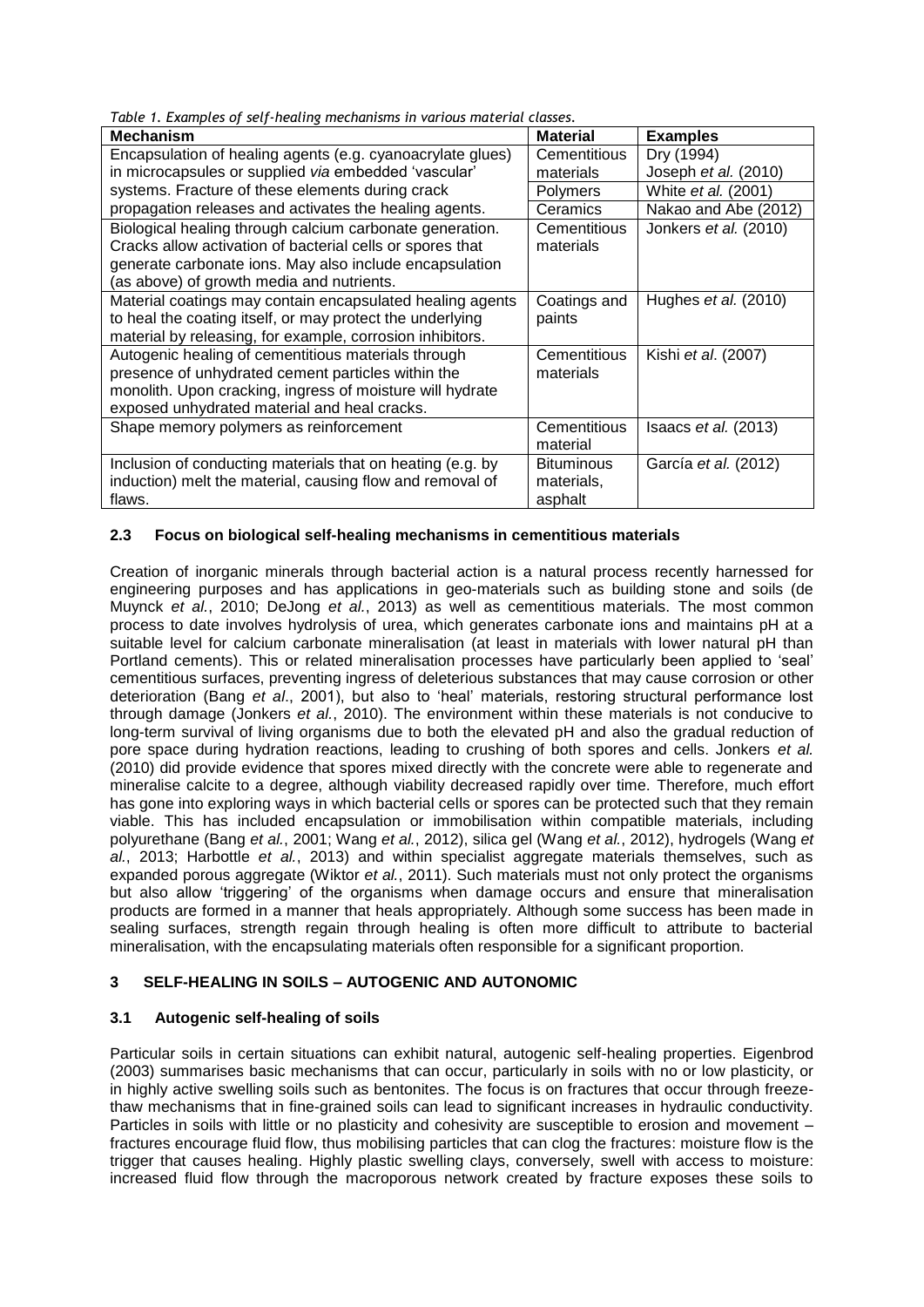moisture and, depending on fracture size, swelling of the particles can block the fracture, resealing the soil. Several studies have explored these mechanisms in a range of situations including landfill liners (e.g. Shi and Booth, 2005; Sari and Chai, 2013) and earth dam cores (e.g. Kakuturu and Reddi, 2006). Sari and Chai (2013) determined that in geosynthetic clay landfill liners, fractures of up to 30 mm could be healed, albeit with slightly poorer performance than the surrounding undamaged material.

#### **3.2 Engineered self-healing soil structures**

Self-healing capabilities are ideally suited to geo-materials as their deformation and deterioration is a continuous process over significant spatial and temporal scales whilst accessibility for maintenance or renewal is frequently limited or problematic. Self-healing mechanisms previously considered for other materials are likely to also be applicable to soils and soil structures. As before, a mechanism should be activated by damage, must be durable, resilient and disregard events below a suitable threshold.

Grouted soils and soil-cement mixes, used for ground improvement purposes as well as other geoenvironmental applications, are likely to be able to directly incorporate existing mechanisms for cementitious materials. The treated soil behaves as a low-permeability monolith, and so damage manifests itself through fractures and flaws, exposing embedded healing agents to new environments and offering a relatively simple triggering mechanism as often the trigger is the ingress of moisture where previously there was little, allowing both chemical and biological reactions to take place. Alternatively, fractures or deformation may rupture shells encapsulating healing agents.

Non-monolithic, untreated soils may also benefit from similar mechanisms to those discussed above. In particular, low permeability, fine-grained soils may offer sufficient protection to healing agents (encapsulated or otherwise) in a similar manner to a grouted monolith. However, self-healing in more coarse-grained media may prove more difficult as deformation or damage in structures fashioned from such soils is realised through different mechanisms of failure; there may be no sudden ingress of moisture, and cracks may not propagate through such effectively ductile agglomerations. In such cases, there is scope for new mechanisms such as 'active' reinforcement (e.g. responsive geotextiles or soil restraint using shape-memory materials) but which again may take inspiration from existing mechanisms in other materials.

#### 3.2.1 Biological self-healing

Mechanisms induced by microorganisms are ideal for the incorporation of self-healing capabilities into geo-materials. Building stones, soils and rock are known habitats for many species of micro- and macro-organism and offer relatively benign environments for the introduction of new organisms or stimulation of existing species, in particular through the mild chemical environment and the availability of moisture offered by the porosity of these structures. Such communities are self-sustaining as evidenced by the existence of biofilm structures in the geo- and built environment, and so there is the potential to develop self-healing systems with considerable durability. The products of biological healing mechanisms in geo-materials are directly compatible with geo-materials with microbial production of minerals such as calcite, struvite, whewellite and others (Burford *et al.*, 2006; De Muynck *et al.*, 2010) allowing mechanisms to be selected to match the substrates concerned.

Bacterial mineralisation of calcium carbonate is an excellent example of how the recent exploration of biological aspects of geotechnical engineering may be applied here. It has been applied in the healing and strengthening a range of construction materials, including building stone (Le Métayer-Levrel *et al.*, 1999) and soils (DeJong *et al.*, 2006; Van Paassen *et al.*, 2010), and has been shown to work in both laboratory and field environments. Similar technologies have been considered in the self-healing of cementitious materials (Van Tittelboom *et al.*, 2010), adapting soil microbial processes for use in this environment. It is the persistence of bacteria, particularly in the form of spores (*Sporosarcina pasteurii* and other organisms used are known to sporulate), that may already imbue this ground improvement technique with self-healing properties, as such spores are likely to remain encased within the calcium carbonate matrix following cementation, ready to respond should the matrix be fractured in some way. A simple example of this is presented in Section 3.3 that demonstrates the ability of cementation produced by bacteria to be healed by those bacteria following damage to the structure.

The ability of living organisms to persist over time within the soil matrix, either as individual organisms or as self-sustaining communities, may allow a number of other mechanisms of self-healing to be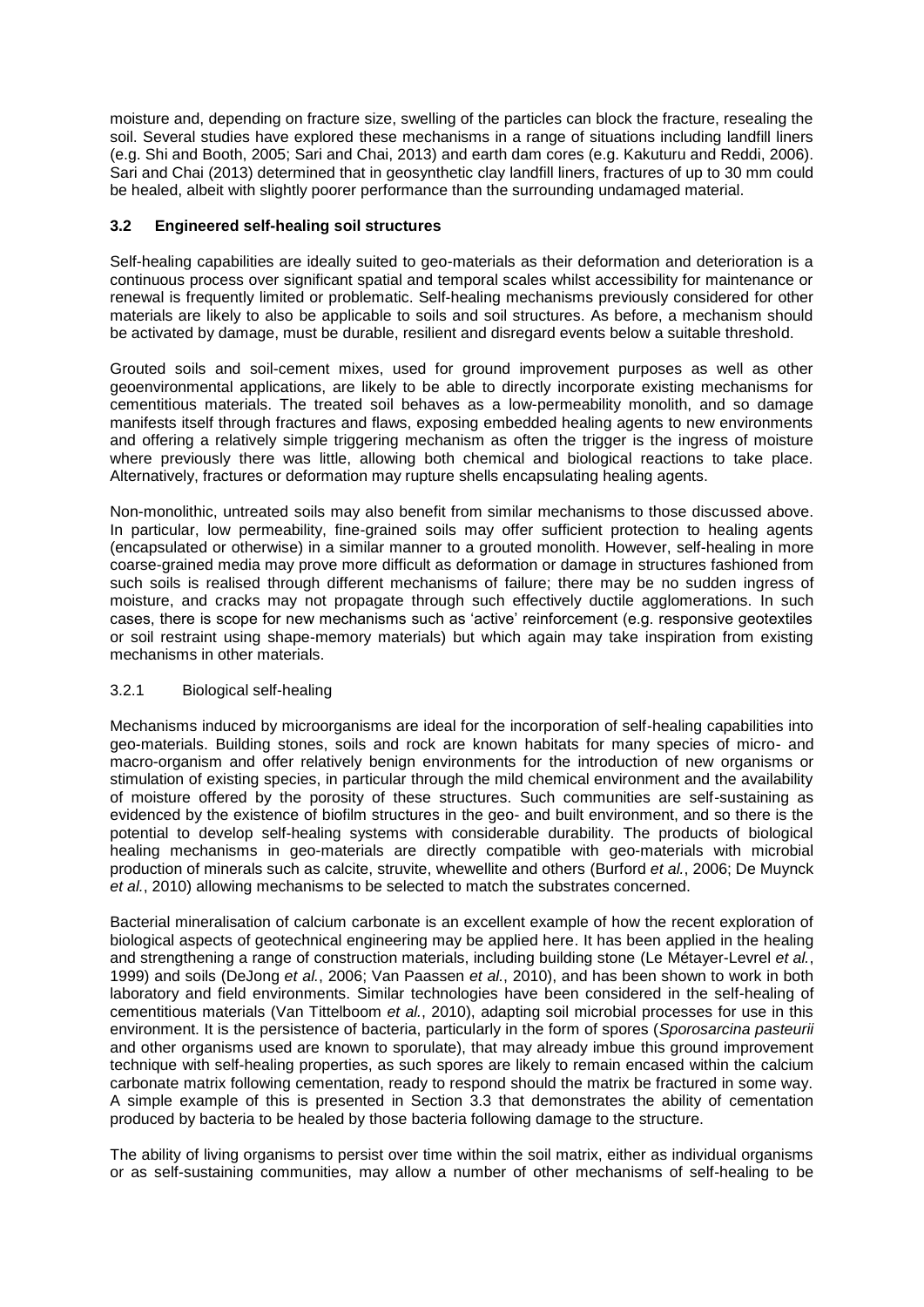considered. Both micro- and macroorganisms respond naturally to damage and so natural structures that contribute to soil physical properties, e.g. biofilms, will grow into a fracture or shear zone and help strengthen it even if originally damaged by the damage event itself. Because these organisms adapt to the damage and continue to grow, they should have the ability to heal future damage events.

#### **3.3 Preliminary laboratory investigation**

#### 3.3.1 Experimental goals

A simple experiment is reported demonstrating the potential for sand healed by microbially induced carbonate precipitation (MICP) to respond to damage. MICP has previously been used in cementation of coarse-grained soils (DeJong *et al.*, 2006; Van Paassen *et al*., 2010). The bacterial strain used here to bring this about, *Sporosarcina pasteurii*, is a known spore-forming organism (Yoon *et al*., 2001). Although there is likely to be significant attrition of vegetative cells due to their acting as nucleation sites for carbonate precipitation and subsequently being encapsulated, spores are likely to be able to survive. Damage to a cemented soil monolith would expose encapsulated spores, allowing them access to moisture and various chemical species and encouraging regeneration of bacteria and possible healing of the damage. Here, following initial microbial cementation, damage was inflicted through destructive shear strength measurement. Provision of further nutrients was made to determine the potential for healing of the damaged structure.

### 3.3.2 Methodology

*Sporosarcina pasteurii* (NCIMB, UK; strain NCIMB8221), an aerobic, ureolytic bacterium, was cultured in nutrient broth (Oxoid CM001, 13 g/L) amended with urea (20 g/L) for 48 hours at 30ºC. Prior to use, cells were pelletised by centrifugation of the cell suspension at 1450 RCF for 20 minutes, then washed with phosphate-buffered saline prior to resuspension in growth medium (Oxoid CM001 nutrient broth – 3 g/L; urea – 20 g/L; NaHCO<sub>3</sub> – 2.1 g/L; NH<sub>4</sub>Cl – 10 g/L; sterile-filtered past 0.2 µm membrane filter [DeJong *et al*., 2006]). Six sand specimens were prepared comprising 50 g dry, autoclave-sterilised, poorly graded medium sand placed aseptically in sterile, 50 ml polypropylene vials (length 115 mm, outer diameter 30 mm). Sufficient growth medium containing *S. pasteurii* (10 ml) was added aseptically to four of these sand specimens to fully occupy the pore space. With the two remaining specimens, 10 ml of tap water was added – these acted as control specimens.

All specimens were incubated at 30ºC for 20 days. During this period, the growth medium was partially replaced several times to provide a continued source of nutrients and carbon source – on a weekly basis, gravity-assisted drainage removed approximately 2 ml of fluid, which was replaced by an equivalent amount of fresh, sterile growth medium (no replacement took place in control specimens). After this period of initial healing, an artificial damage event was instigated by shearing the specimen. A manually-operated, bench-mounted Wykeham Farrance shear vane was used to cause the damage as well as measure the shear strength of each specimen according to BS 1377-7:1990 (British Standards Institution, 1990). Whilst it is appreciated that such tests are generally used for cohesive, fine-grained soils, the sand samples tested were saturated during testing and it is used as a simple demonstration of differences in shear strength. A small (12.7 mm depth, 12.7 mm diameter) vane, sterilised initially using Virkon (1% solution) was located at the centre of the specimen surface and then pushed slowly, without rotation, into the soil until the upper vane edge was 25 mm below the surface. Manual rotation of the vane was then carried out slowly until shear failure occurred.

Following testing of the initial healing strength, two bacterial specimens were refrigerated for two weeks at approximately 4ºC to prevent spore regeneration and limit activity of *S. pasteurii*. Over the same period, the control specimens and remaining bacterial specimens were incubated at 30ºC once more. Again, fluid was replaced weekly in all bacterially-treated specimens, as above. Finally, the shear vane was located in the same position used for testing following the initial phase, and applied in an identical fashion to determine shear strength following this secondary healing phase.

#### 3.3.3 Results and commentary

Results are presented (Figure 1) showing the average shear strength in each specimen pair. Control specimens exhibited relatively low strength with little change in average strength over the two incubation periods. These conform to expectations – no initial or secondary healing was expected.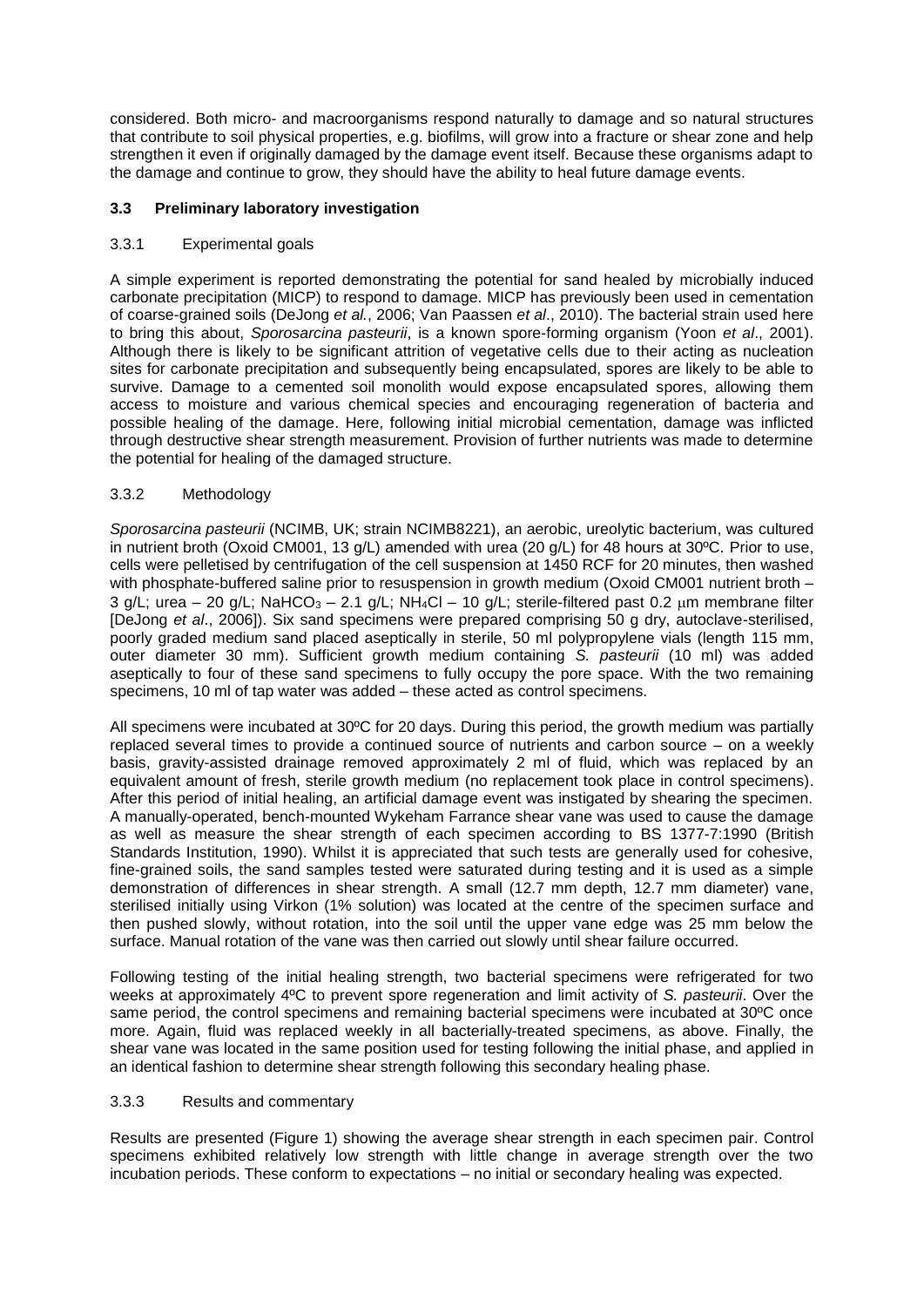

*Figure 1. Shear strength recovery following damage (error bars represent ±1 standard deviation).*

In the presence of *S. pasteurii* and a suitable growth medium, substantial strength increases of 300 to 400% were found in the initial healing stage (on average) in all four specimens tested ('Initial healing' bars in Figure 1) and white, crystalline precipitate was observed at the sand surfaces. Following subsequent incubation at 4ºC, shear strengths were reduced compared to the initial healing period, although were still elevated compared to control specimens. This does not necessarily indicate that any healing was present, however, as the presence of calcium carbonate in a sheared form will reduce porosity and increase grain contact, leading to an elevated shear strength.

Incubation at 30ºC in the secondary healing phase returned average shear strengths slightly greater than the initial strengths (on average), suggesting that regenerated spores or surviving cells of *S. pasteurii* were able to heal the damage caused by the initial shear vane measurement. This is only a simple, short-term demonstration that damage can be healed, and recent related work has shown similar effects (Montoya and DeJong, 2013). It is likely that vegetative *S. pasteurii* cells survived incomplete encapsulation and so healing in this case may not have required spore regeneration. However, consideration of system longevity through sporulation and consequent bacterial persistence in the long term is required for application in geotechnical infrastructure. This demonstration is also not fully representative of self-healing as intervention through the supply of growth medium was required. Current work at Cardiff is exploring these issues and other aspects of self-healing in geotechnical structures.

### **4 CONCLUSION**

The potential for developing geotechnical structures that are able to respond automatically to damage and deterioration through a range of self-healing mechanisms has been explored here. Mechanisms already undergoing investigation in other materials have been explained and the application of selected systems to soil structures has been discussed. In particular, the ability of macroscopic and microscopic organisms in the soil to firstly heal or strengthen, and then reheal or restrengthen should damage occur, has been explored. A simple mechanism showing that damage to bacterially cemented sand can be overcome by allowing those organisms to continue to operate in the correct environment has been presented.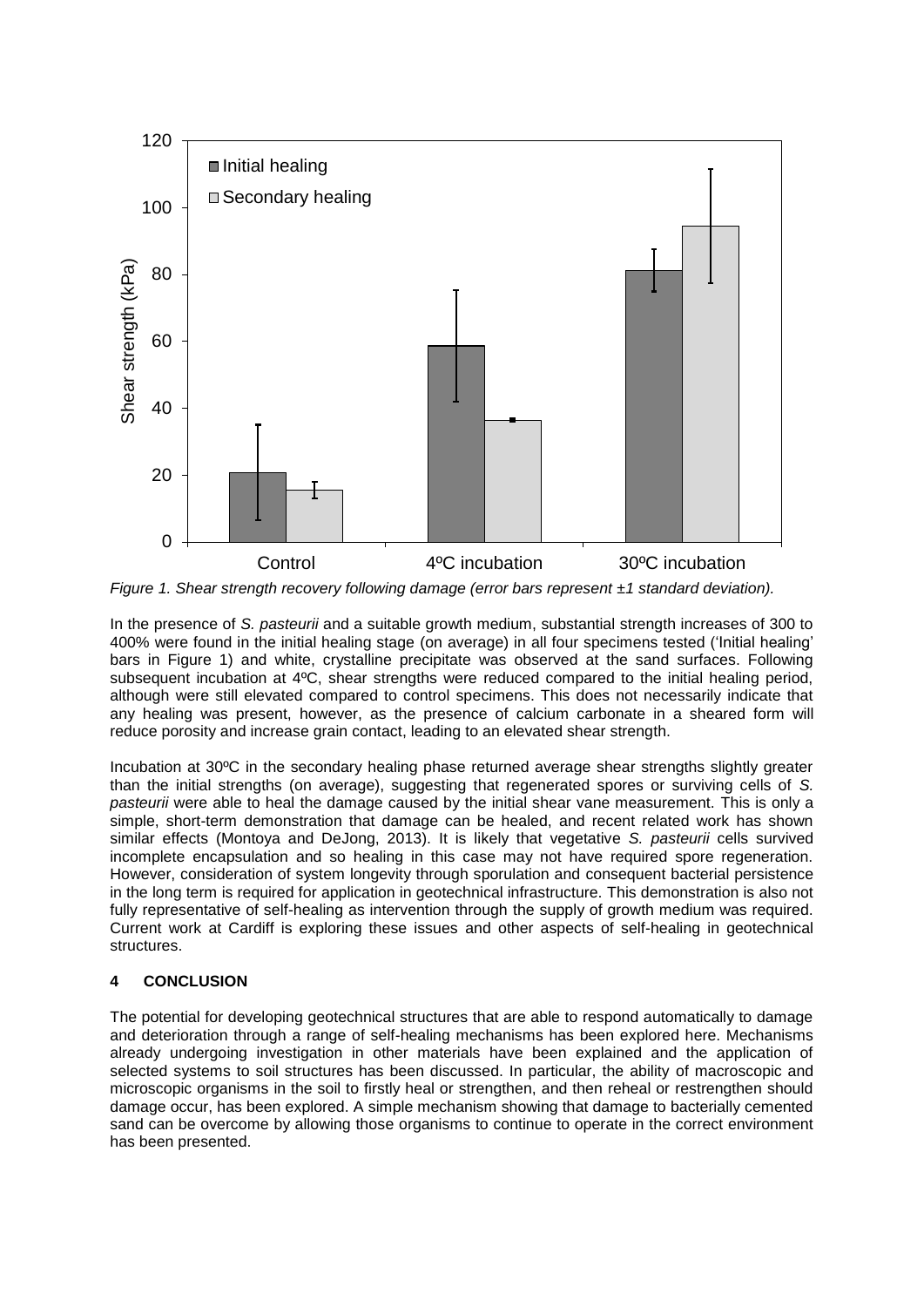#### **5 ACKNOWLEDGEMENTS**

The authors acknowledge the support of BRE through funding for Botusharova's studentship. This work has been carried out in conjunction with the EPSRC-funded research project 'Materials for Life' (grant no. EP/K026631/1), undertaken by Cardiff, Bath and Cambridge Universities in the UK.

#### **REFERENCES**

- American Society of Civil Engineers 2013. Report Card for America's Infrastructure. http://www.infrastructurereportcard.org/ (accessed  $16<sup>th</sup>$  April 2014).
- Arup 2010. Risk-based framework for geotechnical asset management: Phase 2 Report. http://www.highways.gov.uk/knowledge/publications/a-risk-based-framework-for-geotechnical-asset-management/ (accessed on 17<sup>th</sup> April 2014).
- Bang, S., Galinat, J., Ramakrishnan, V. 2001. Calcite precipitation induced by polyurethane-immobilized *Bacillus pasteurii*. Enzyme & Microbial Technology, **28**: 404-409.
- British Standards Institution, 1990. BS 1377-7: 1990 Methods of test for soils for civil engineering purposes Shear strength tests (total stress). London: BSI.
- Burford, E. P., Hillier, S., Gadd, G. M. 2006. Biomineralization of Fungal Hyphae with Calcite (CaCO<sub>3</sub>) and Calcium Oxalate Mono- and Dihydrate in Carboniferous Limestone Microcosms. Geomicrobiology Journal, **23**: 599-611.
- DeJong, J. T., Fritzges, M.B., Nüsslein, K. 2006. Microbially Induced Cementation to Control Sand Response to Undrained Shear. Journal of Geotechnical and Geoenvironmental Engineering, **132** (11): 1381-1392.
- DeJong, J. T., Soga, K., Kavazanjian, E., Burns, S., Van Paassen, L. A., Al Qabany, A. *et al.* 2013. Biogeochemical processes and geotechnical applications: progress, opportunities and challenges. Geotechnique, **63** (4): 287-301.
- De Muynck, W., De Belie, N., Verstraete, W. 2010. Microbial carbonate precipitation in construction materials: A review. Ecological Engineering, **36**: 118-136.
- Dry, C. M. 1994. Matrix cracking repair and filling using active and passive modes for smart timed release of chemicals from fibres into cement matrices. Smart Materials and Structures **3** (2): 118–123.

Eigenbrod, K. D. 2003. Self-healing in fractured fine-grained soils. Canadian Geotechnical Journal, **40** (2): 435-449.

- Harbottle, M. J., Zhang, J., Gardner, D.R. 2013. Combined physical and biological gel-based healing of cementitious materials. In: Proceedings of the 4th International Conference on Self-Healing Materials, Ghent, Belgium, 206-210.
- Hughes, A. E., Cole, I. S., Muster, T. H., Varley, R. J. 2010. Designing green, self-healing coatings for metal protection. NPG Asia Materials, **2** (4): 143-151.
- García, Á., Schlangen, E., van de Ven, M., van Bochove, G. 2012. Optimization of composition and mixing process of a selfhealing porous asphalt. Construction and Building Materials, **30**: 59-65.
- Isaacs, B., Lark, R. J., Jefferson, A. D., Davies, R., Dunn, S. 2013. Crack healing of cementitious materials using shrinkable polymer tendons. Structural Concrete, **14** (2): 138-147.
- Ivanov, V., Chu, J. 2008. Applications of microorganisms to geotechnical engineering for bioclogging and biocementation of soil in situ. Reviews in Environmental Science and Bio/technology, **7**:139–153.
- Jonkers, H. M., Thijssen, A., Muyzer, G., Copuroglu, O., Schlangen, E. 2010. Application of bacteria as self-healing agent for the development of sustainable concrete. Ecological Engineering, **36**: 230-235.
- Joseph, C., Jefferson, A. D., Isaacs, B., Lark, R. J. 2010. Experimental investigation of adhesive-based self-healing of cementitious materials. Magazine of Concrete Research, **62** (11): 831-843.
- Joseph, C., Gardner, D., Jefferson, T., Isaacs, B., Lark, B. 2011. Self-healing cementitious materials: a review of recent work. Construction Materials, **164** (CM1): 29-41.
- Kakuturu, S., Reddi, L. 2006. Evaluation of the Parameters Influencing Self-Healing in Earth Dams. Journal of Geotechnical and Geoenvironmental Engineering, **132** (7): 879–889.
- Kishi, T., Ahn, T-H., Hosoda, A., Suzuki, S., Takaoka, H. 2007. Self-healing behaviour by cementitious recrystallisation of cracked concrete incorporating expansive agent. In: Proceedings of the 1st International Conference on Self-healing Materials, Noordwijk, Holland.
- Lark, R. J., Al-Tabbaa, A., Paine, K. 2013. Biomimetic multi-scale damage immunity for construction materials: M4L project overview. In: Proceedings of the 4th International Conference on Self-Healing Materials, Ghent, Belgium, 400-404.
- Le Métayer-Levrel, G.,Castanier, S., Orial, G., Loubière, J-F., Perthuisot, J-P. 1999. Applications of bacterial carbonatogenesis to the protection and regeneration of limestones in buildings and historic patrimony. Sedimentary Geology, **126** (1-4): 25- 34.
- Mills, J., Shilson, S., Woodley, Q., Woodwark, A. 2011. Keeping Britain moving The United Kingdom's transport infrastructure needs. < http://www.mckinsey.com/global\_locations/europe\_and\_middleeast/united\_kingdom/en/latest\_thinking/ keeping britain moving full> (accessed 17<sup>th</sup> April 2014).
- Montoya, B. M., DeJong, J. T. 2013. Healing of biologically induced cemented sands. Geotechnique Letters, **3** (3): 147-151.
- Nakao, W., Abe, S. 2012. Enhancement of the self-healing ability in oxidation induced self-healing ceramic by modifying the healing agent. Smart Materials and Structures, **21** (2): 025022.
- Sari, K., Chai, J. 2013. Self healing capacity of geosynthetic clay liners and influencing factors. Geotextiles and Geomembranes, **41**: 64-71.
- Shi, C., Booth, R. 2005. Laboratory development and field demonstration of self-sealing/self-healing landfill liner. Waste Management, **25** (3): 231-238.
- Van Paassen, L.A., Ghose, R., van der Linden, T.J.M., van der Star, W.R.L., van Loosdrecht, M.C.M. 2010. Quantifying biomediated ground improvement by ureolysis: Large-scale biogrout experiment. Journal of Geotechnical and Geoenvironmental Engineering, **136** (12): 1721-1728.
- Van Tittelboom, K., De Belie, N., De Muynck, W., Verstraete, W. 2010. Use of bacteria to repair cracks in concrete. Cement and Concrete Research, **40** (1):157-166.
- Wang, J., Van Tittelboom, K., De Belie, N., Verstraete, W. 2012. Use of silica gel or polyurethane immobilized bacteria for selfhealing concrete. Construction and Building Materials, **26**: 532-540.
- Wang, J. Y., Van Vlierberghe, S., Dubruel, P., Verstraete, W., De Belie, N. 2013. Hydrogel encapsulated bacterial spores for self-healing concrete: Proof of concept. In: Proceedings of the 4<sup>th</sup> International Conference on Self-Healing Materials, Ghent, Belgium, 606-609.